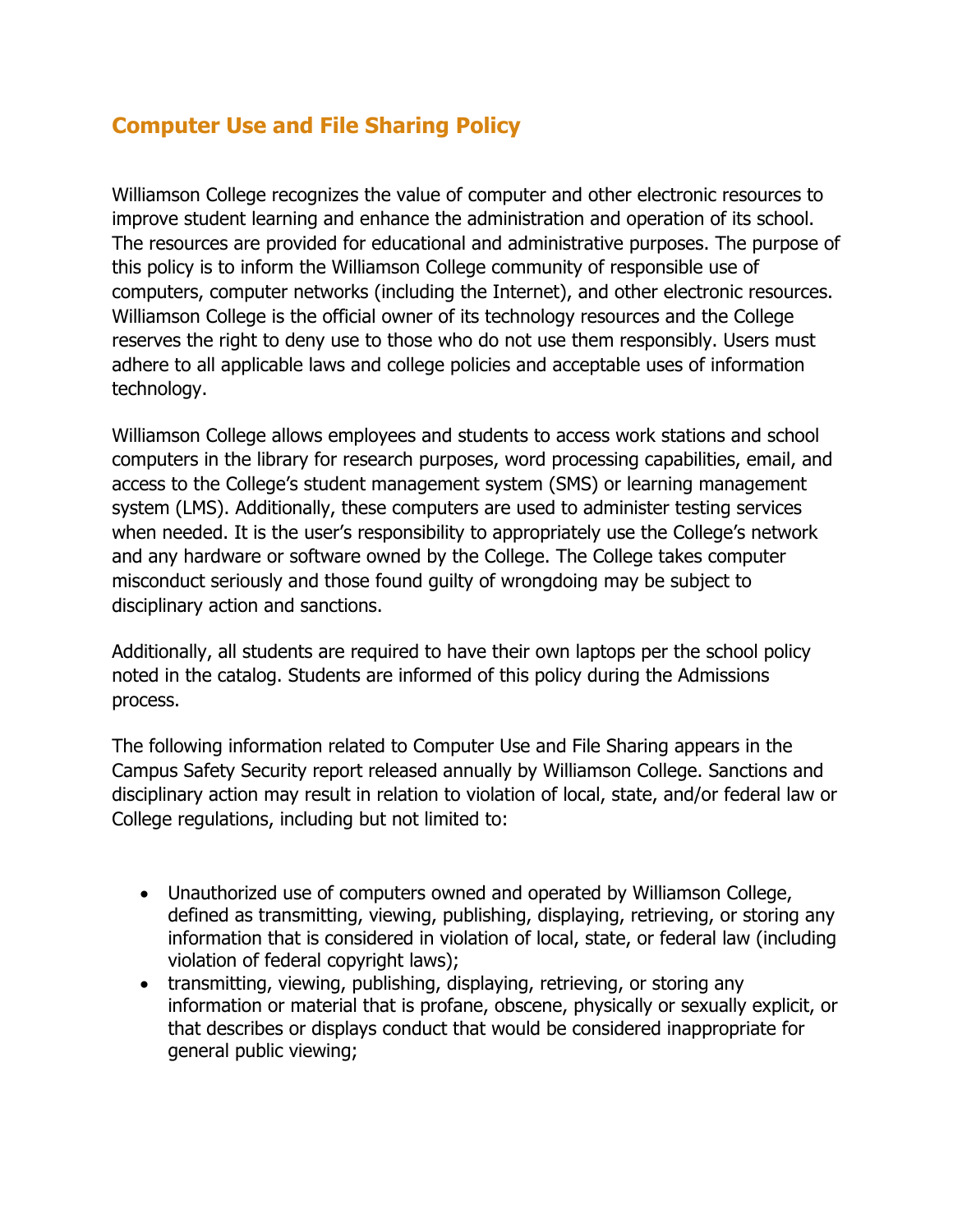• transmitting, publishing, displaying, retrieving, or storing information that could reasonably be construed to create an offensive or hostile educational and/or work environment for members of a particular sex, creed, or nationality.

Additional information related to the Consumer Information and File Sharing Policy, including rights and responsibilities of the college and user responsibilities (such as acceptable and unacceptable computer use), is be accessible online through the consumer information page on the College's website.

The College uses a third-party for IT services. Representatives from the company are invited to periodically present informational sessions on computer safety and identity protection to employees and students.

## **Copyright Infringement and Peer to Peer File Sharing Guidelines**

The Fair Use Guidelines of the Copyright Revision Act of 1976 place several restrictions on the duplication of copyrighted material. Copyright is legal protection of intellectual property, in whatever medium, that is provided for by the laws of the United States to the owners of copyright. Types of works that are covered by copyright laws include, but are not limited to, literary, dramatic, musical, artistic, pictorial, graphic, film and multimedia works. Many people understand that printed works such as books and magazine articles are covered by copyright laws but they are not aware that the protection extends to software, digital works, and unpublished works and it covers all forms of a work, including its digital transmission and subsequent use. Copyright is an issue of particular seriousness because technology makes it easy to copy and transmit protected works over our networks.

The Higher Education Opportunity Act (HEOA) of 2008 charges U.S. colleges and universities to combat unauthorized file sharing on campus networks, imposing the below requirements:

- An annual disclosure to students describing copyright law and campus policies related to violating copyright law;
- A plan to "effectively combat the unauthorized distribution of copyrighted materials" by users of its network, including "the use of one or more technologybased deterrents"; and
- A plan to "offer alternatives to illegal downloading".

## **Copyright Guidelines:**

It is permissible for faculty to make a single copy of a chapter from a book, an article from a periodical or newspaper, a short story, essay, poem, chart, graph, diagram, drawing, picture from a book, song, periodical, or newspaper for his or her own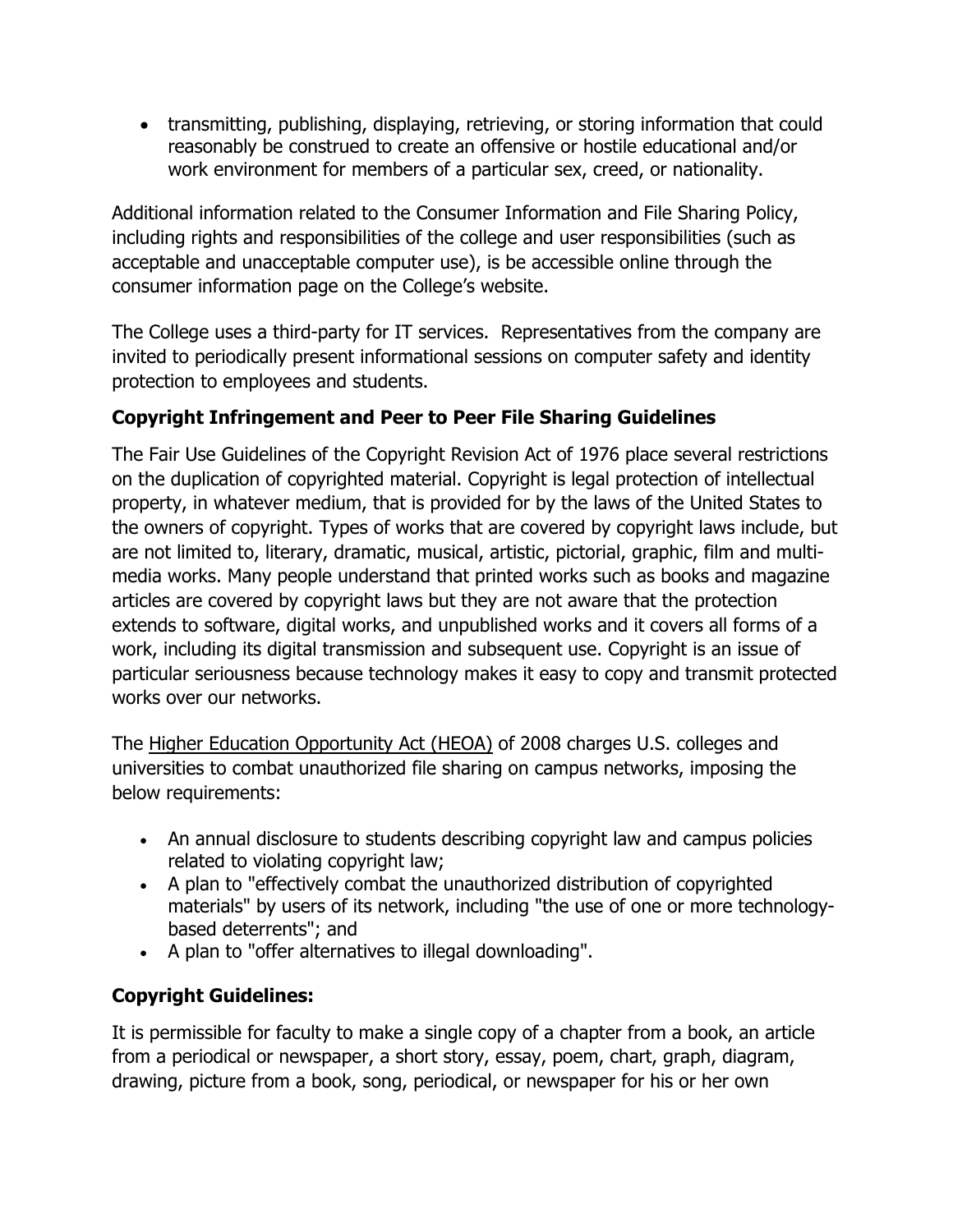scholarly research or teaching. Multiple copies for classroom use can be made, provided the copying meets the following tests:

**Brevity**. A complete poem can be copied if it is less than 250 words or not more than two pages. Excerpts of not more than 250 words can be copied from longer poems. A complete article, story, or essay can be copied if it is less than 2,500 words. Excerpts of not more than 1,000 words or 10 percent of the work, whichever is less, can be copied from longer works. One chart, graph, diagram, cartoon, picture, or other illustration per book or per periodical issue can be copied.

**Spontaneity.** A copy can be made without obtaining permission if the copying is at the insistence and inspiration of the faculty member and if the decision to use the work and the moment of its use are so close in time that it would be unreasonable to expect a timely reply to a request for permission. Permission must be sought if the professor desires to use the excerpt in subsequent course offerings.

**Cumulative effect.** A copy can be made without obtaining permission if it is for only one course in the school. Not more than one short poem, article, story, essay, or two excerpts may be copied from the same author, nor more than three from the same collective work or periodical volume during one class semester.

Any copies distributed in class must include notice of copyright. Copying cannot be used to create, replace, or substitute for anthologies, compilations, or collective works. Copying of works intended to be "consumable" in the course of study or teaching (e.g., workbooks, exercises, standardized tests, etc.) is prohibited under current copyright laws. Also, these laws stipulate that any copying shall not substitute for the purchase of books, publisher's reprints, or periodicals. Permission must be obtained if the faculty member plans to copy the same item from semester to semester. No charge can be made to the student beyond the actual cost of photocopying. Digital/electronic works are

often protected by license/contract in addition to copyright, and use can be very restricted. Professors are responsible to obtain the proper permission for fair use.

Any materials beyond these limits may be produced if permission is obtained from the publisher. In requesting permission please specify the source of the material, title, author, publisher, copyright date, page or pages to be produced, number of copies to be produced, how the material is to be produced (i.e., photocopied, printed, etc.), and where or how the material is to be distributed or used.

### **Summary of Civil and Criminal Penalties for Violation of Federal Copyright Laws**

Copyright infringement is the act of exercising, without permission or legal authority, one or more of the exclusive rights granted to the copyright owner under section 106 of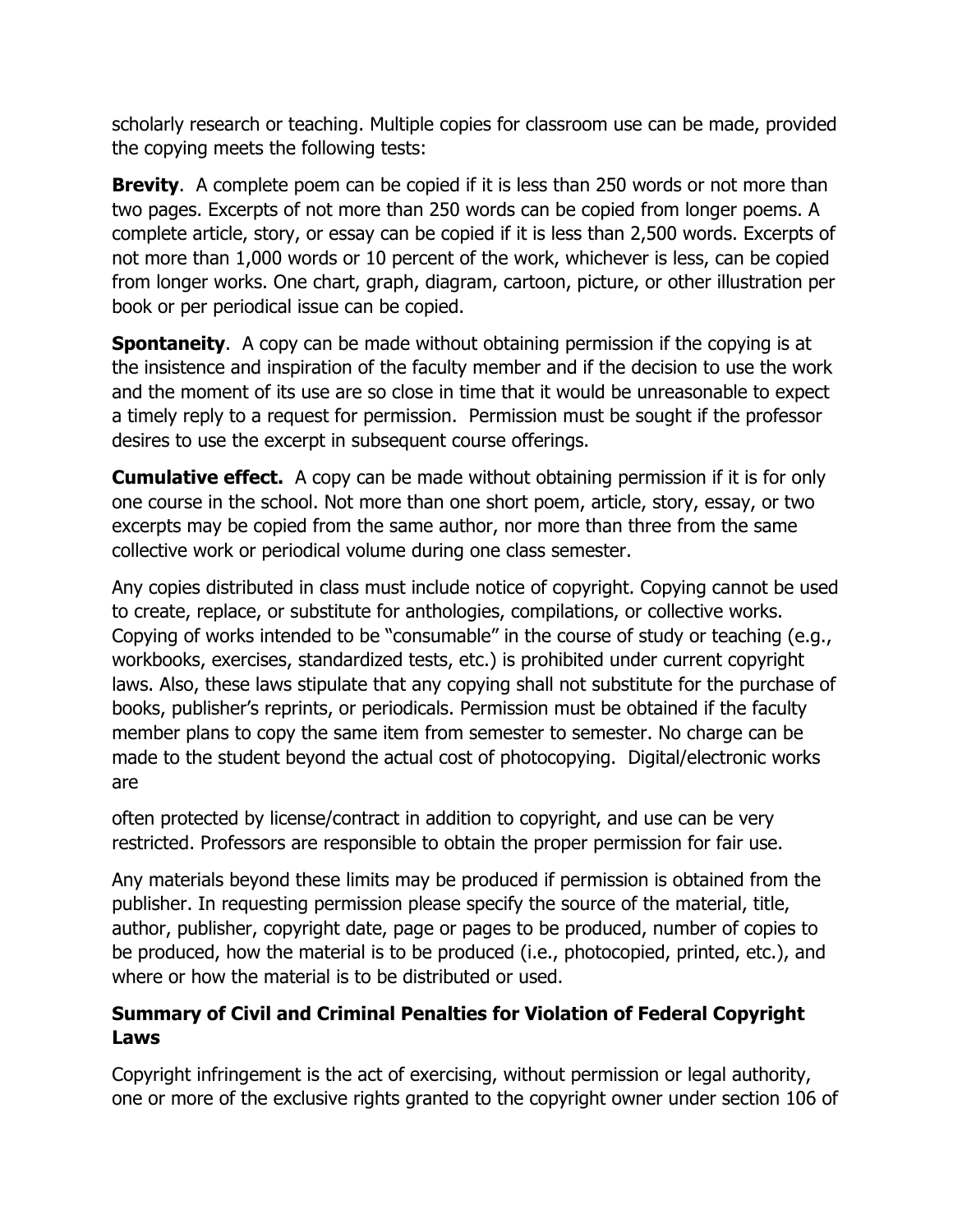the Copyright Act (Title 17 of the United States Code). These rights include the right to reproduce or distribute a copyrighted work. In the file-sharing context, downloading or uploading substantial parts of a copyrighted work without authority constitutes an infringement.

Penalties for copyright infringement include civil and criminal penalties. In general, anyone found liable for civil copyright infringement may be ordered to pay either actual damages or "statutory" damages affixed at not less than \$750 and not more than \$30,000 per work infringed. For "willful" infringement, a court may award up to \$150,000 per work infringed. A court can, in its discretion, also assess costs and attorneys' fees. For details, see Title 17, United States Code, Sections 504, 505. Willful copyright infringement can also result in criminal penalties, including imprisonment of up to five years and fines of up to \$250,000 per offense.

The unauthorized distribution of copyrighted material, including through peer-to-peer file sharing, may subject a student to criminal and civil penalties. The laws that govern copyright are not specific to any one technology. Students can violate the rights of a copyright holder using many different types of technology. Both uploading and downloading of files can pose a violation of the copyright law. Students should be cautious when obtaining any copyrighted material. As a rule of thumb, before a student receives anything for free, they should research whether that source provides material licensed by the copyright owner.

**Educating the Community:** The College uses appropriate mailing and distribution of documents (e.g., inclusion of information in the student handbook, college catalog, student orientation and campus-wide email notifications) to inform students, staff and faculty about appropriate and inappropriate uses of copyrighted materials. These educational efforts will include information that informs everyone that unauthorized distribution of copyrighted material may subject a person to civil and criminal liabilities, a summary of penalties for violation of Federal copyright laws; and a description of the institution's policies with respect to unauthorized peer-to-peer file sharing, including disciplinary actions that are taken against those who engage in illegal downloading or unauthorized distribution of copyrighted material.

**Disciplinary Procedure:** Disciplinary action, up to expulsion from the College or termination of employment, is compulsory for those that violate the College's stated policies. If the violation occurs off campus and is not related to an event or activity of the College, disciplinary proceedings will not be initiated by the College unless the nature of the violation dictates that continued attendance of the student or service of the employee would be detrimental to others or to the College. Through coordination with local law enforcement, any criminal activity on or off campus, may be reported and can result in sanctions; violators of serious offenses reported through the judicial system may be subject to criminal trial, fines and/or incarceration. In the event that a student or employee is charged with a violation, he or she will be required to meet with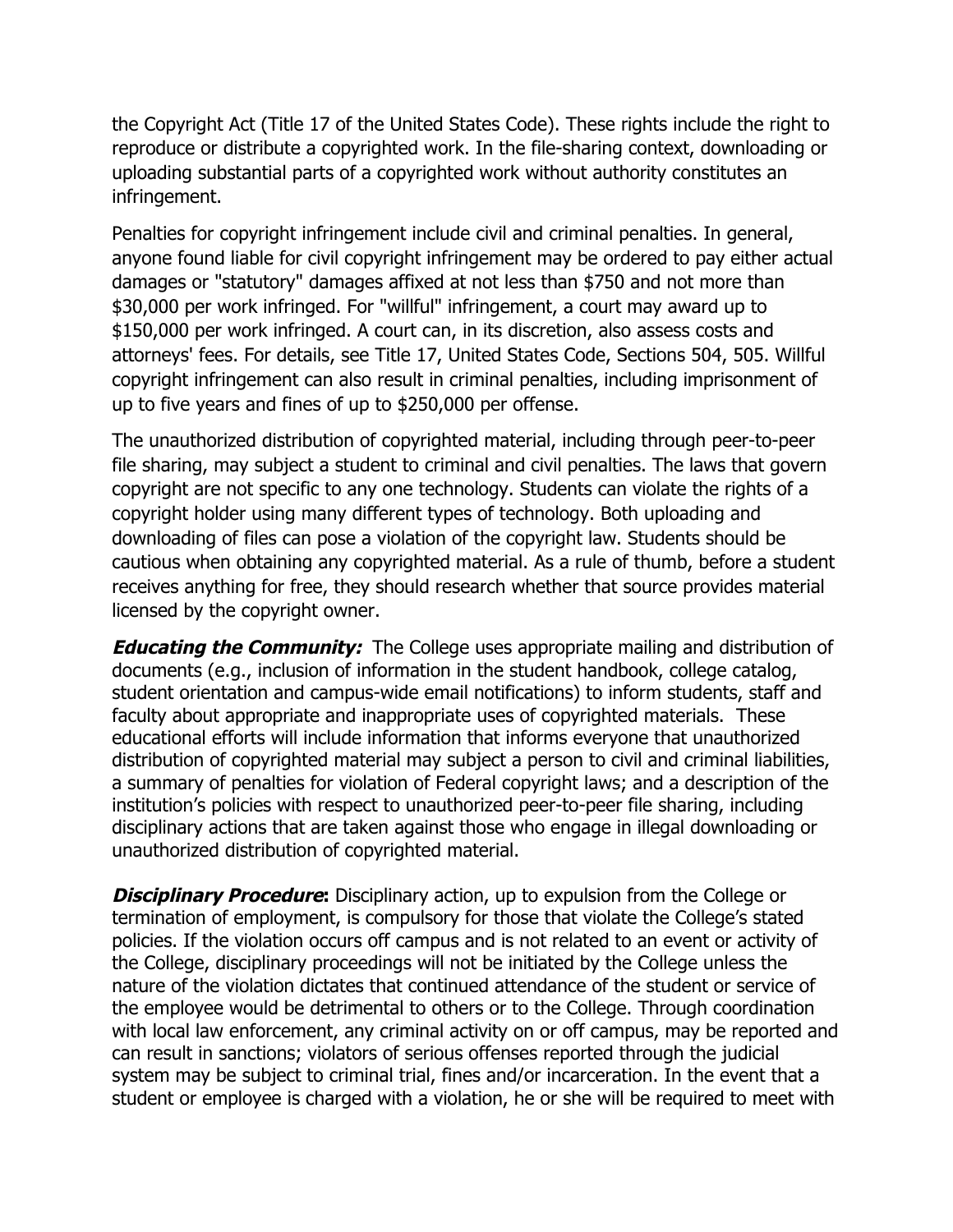the Director of Student Services and/or Vice President of Operations. The student or employee will be notified in writing of the alleged violation(s) at the time and place of the meeting. A serious allegation may warrant an interim suspension of the student or employee prior to the meeting.

**Sanctions:** Non-academic sanctions are imposed by the Director of Student Services or Vice President of Operations; however, in some cases, consultation with the President or other members of the administrative staff may be necessary. Violations may be subject to one or more of the following sanctions:

- Warning an oral notice to the student or employee that he or she has not met the Code of Conduct of Williamson College; the warning includes a caution that if the conduct is continued or repeated, a more serious sanction may be imposed; a record of the oral warning will be placed in the student or employee file.
- Reprimand a formal, written notification censuring the student or employee for his or her failure to meet the responsibility standards of the College; written reprimands are given to the violator and a copy is placed in the student or employee file.
- Restitution and Fines the requirement to make restitution or to pay a fine for misuse of or damage to College property.
- Rehabilitation Program the mandatory participation in and completion of a rehabilitation program.
- Suspension a temporary withdrawal of the student from college classes or the employee from college work commitments, for serious violations of college policies; notice of suspension is given to the student or employee in writing and indicates the period of suspension and any special conditions that must be met prior to reentry; the violator will remain on probation for a specific period of time; record of the suspension will be placed in the student or employee file.
- Expulsion or Termination the expulsion of the student from the College or termination of the employee from his or her job for serious violations; notice of expulsion or termination is given to the student or employee in writing; record of the expulsion or termination will be placed in student or employee file.

**Appeals Procedure**: If a student or employee wishes to appeal a sanction imposed by the College, he or she must provide written notification to the Director of Student Services or Vice President of Operations within five business days of the imposition of a sanction. The notification must include reasons he or she believes an appeal is necessary and any supporting documentation he or she may possess. Upon receipt of the appeal by the appropriate department, a Disciplinary Committee shall convene and a chairperson will be appointed to consider the appeal. The chairperson of the committee will notify the student or employee in writing of the date, time and place of the appeal hearing related to the sanction. As such, the student or employee must respond to the chairperson of his or her intent to be present during the hearing. Should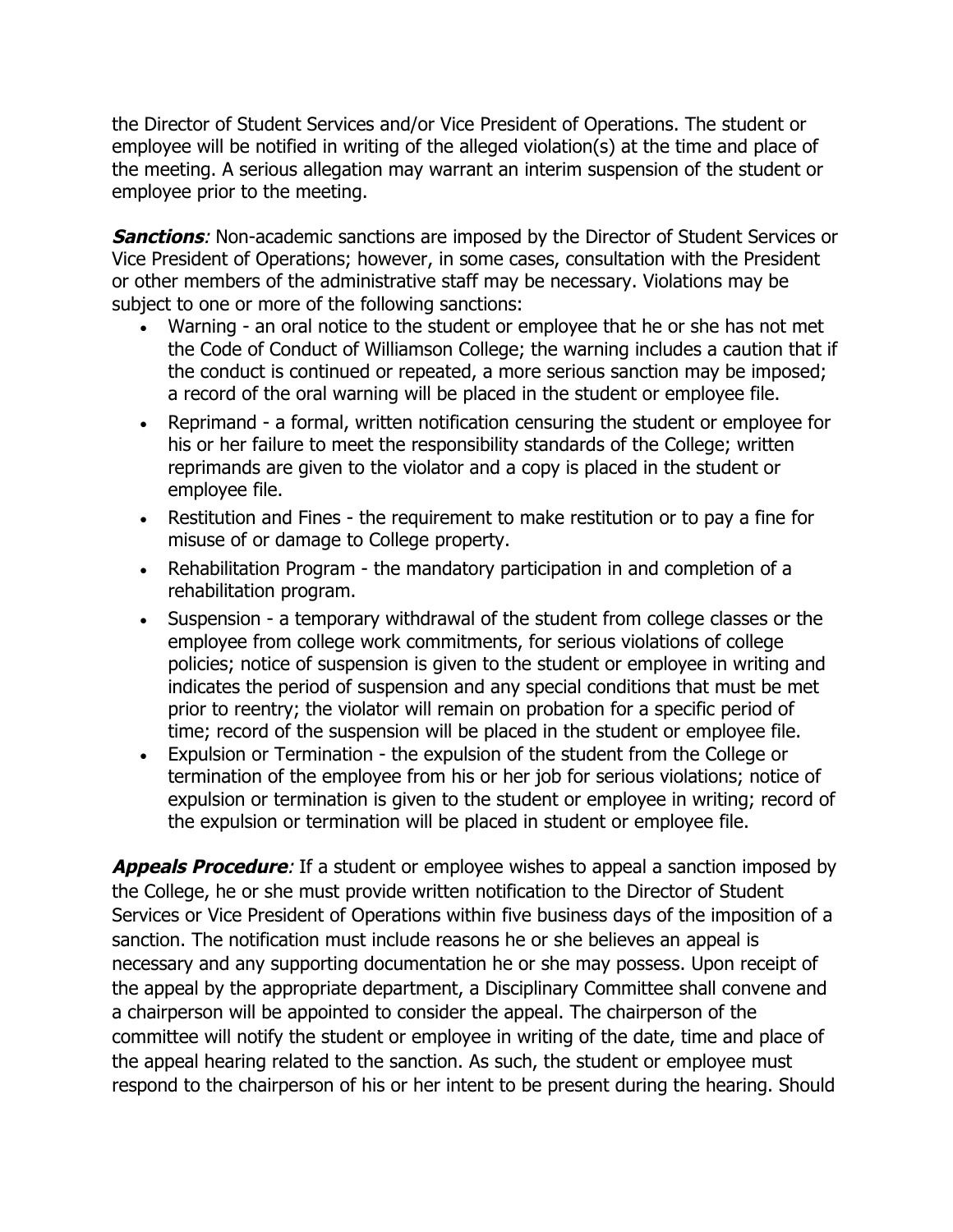the student or employee fail to attend the hearing, the committee will consider the written appeal and any supporting documentation as the basis for the appeal. Upon hearing the appeal, the student or employee will be informed of the committee's decision from the chairperson in writing. The decision of the Disciplinary Committee is final.

**Program Review:** The College will annually review the effectiveness of its program to combat the unauthorized distribution of copyrighted material, which shall also include reviewing legal alternatives available for downloading or otherwise acquiring copyrighted material. Relevant assessment criteria could include items such as reviewing whether the institution is following best practices.

#### **Reporting a copyright infringement**

You can report alleged copyright infringements on Williamson College systems or direct other copyright questions to the academic department by calling 615-771-7821.

# **Email Policies:**

#### **Assignment of email address**

Individuals will be issued an official Williamson College student email address (WCMail) upon first registration for students, and upon hiring for employees. This email account will become active upon enrollment and subsequent attendance.

#### **Student responsibilities**

Official correspondence from faculty and staff will be communicated through the Williamson College email address. Students are responsible for the information received and are required to monitor their email account on a regular basis. Since students are required to monitor their email account, and for the student's convenience, Williamson College email addresses may be forwarded to another email account as desired. If a student opts to forward his/her account to another email address, he/she assumes responsibility for the reliability of this address and will be held responsible for the information sent over WCMail, even if there is a problem with the alternate email services.Users are expected to have read the Williamson College Computer Use and File Sharing Policy prior to use of the email system. Use of the email system constitutes full acceptance of the terms and conditions of the policy and consent to monitoring. The consequences for not complying with the conditions of the policy could result in disciplinary action including revocation of system privileges.